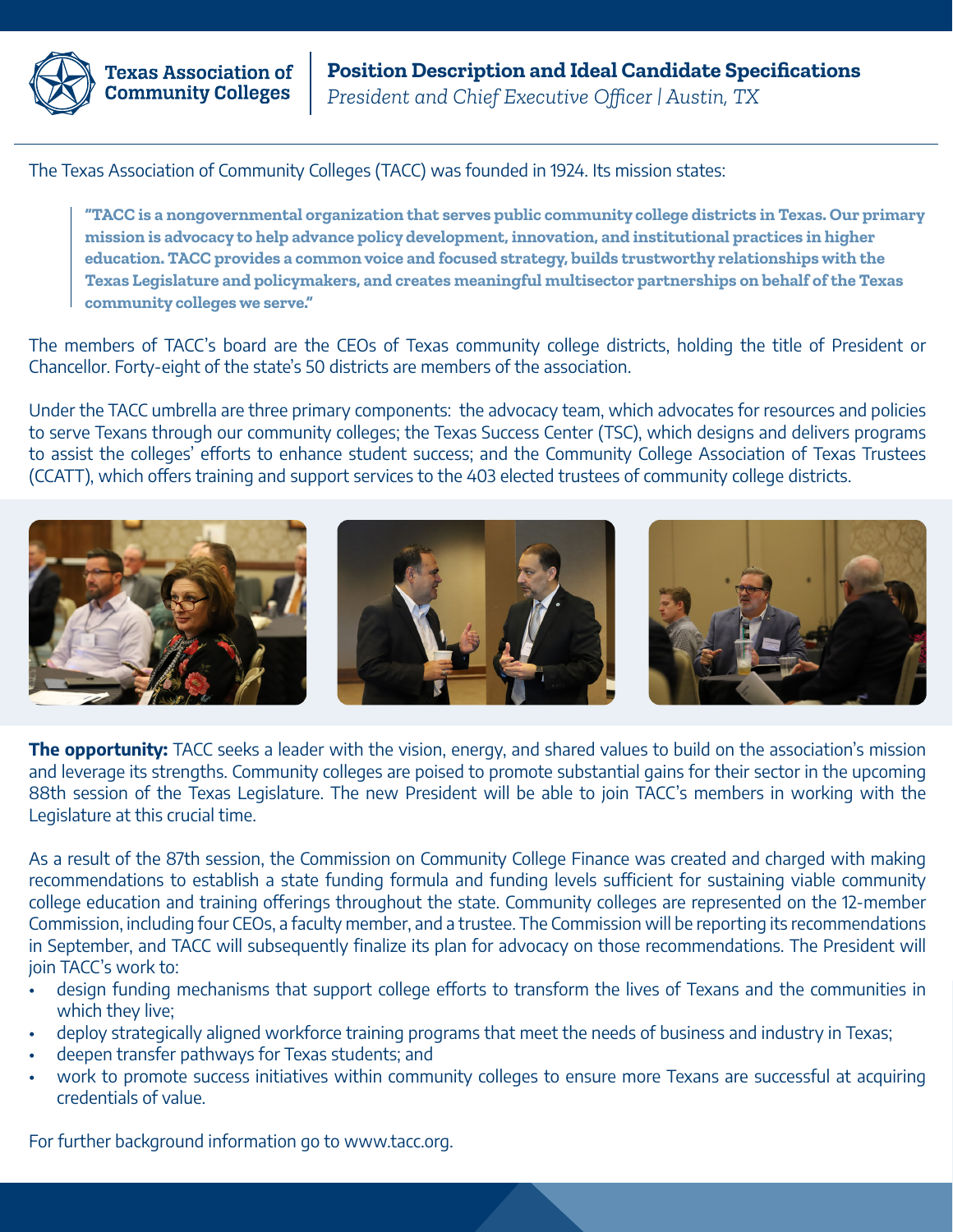### **Position summary**

The President serves as the Chief Executive Officer of TACC. The President is appointed by the Board (which is made up of Chancellors or Presidents from the 48 member colleges) to serve community college districts and their students, work to achieve collaboration and consensus on funding and policy, and lead the advocacy effort to achieve those policy goals through working relationships with policymakers in the Legislature and its leadership, the Governor's office, and other state agencies. The President will develop strong relationships with the Board and serve as a visionary collaborative leader for the organization.



# **Relationships**

The President reports to the Executive Committee, currently chaired by Dr. William Serrata, President, El Paso Community College.

The President oversees four functional areas:

- Advocacy team:
	- Senior Director of Government Relations
	- Director of Policy Analysis
- Program design and delivery: the Texas Success Center (TSC)
	- Vice President/Executive Director
- Community College Association of Texas Trustees (CCATT)
	- Director, CCATT
- Administration/operations
	- Director of Finance
	- Director of Communications and Public Relations

The President currently oversees a total staff of fourteen, augmented by consultants and the Success Center's team of twelve part-time coaches who assist the members with student success efforts.

The President works closely with the Board members, the Executive Committee, and the Legislative Committee, as well as with TACC's Business Advisory Council. The President works with other agencies including the Texas Higher Education Coordinating Board, the Texas Education Agency, and the Texas Workforce Commission, and represents TACC with memberships in national organizations.

#### **POSITION PRIORITIES** (to be addressed during the first six months)

- Focus on and become fully involved in the Commission's recommendations, working with the Board to design and execute TACC's role in presenting them to the Legislature and providing leadership and coordination throughout the 88th Legislative session.
- Begin to draft a new strategic plan for TACC focused on meeting the needs of students in Texas and the goals of our state as envisioned by the state's strategic plan for Texas Higher Education, Building a Talent Strong Texas.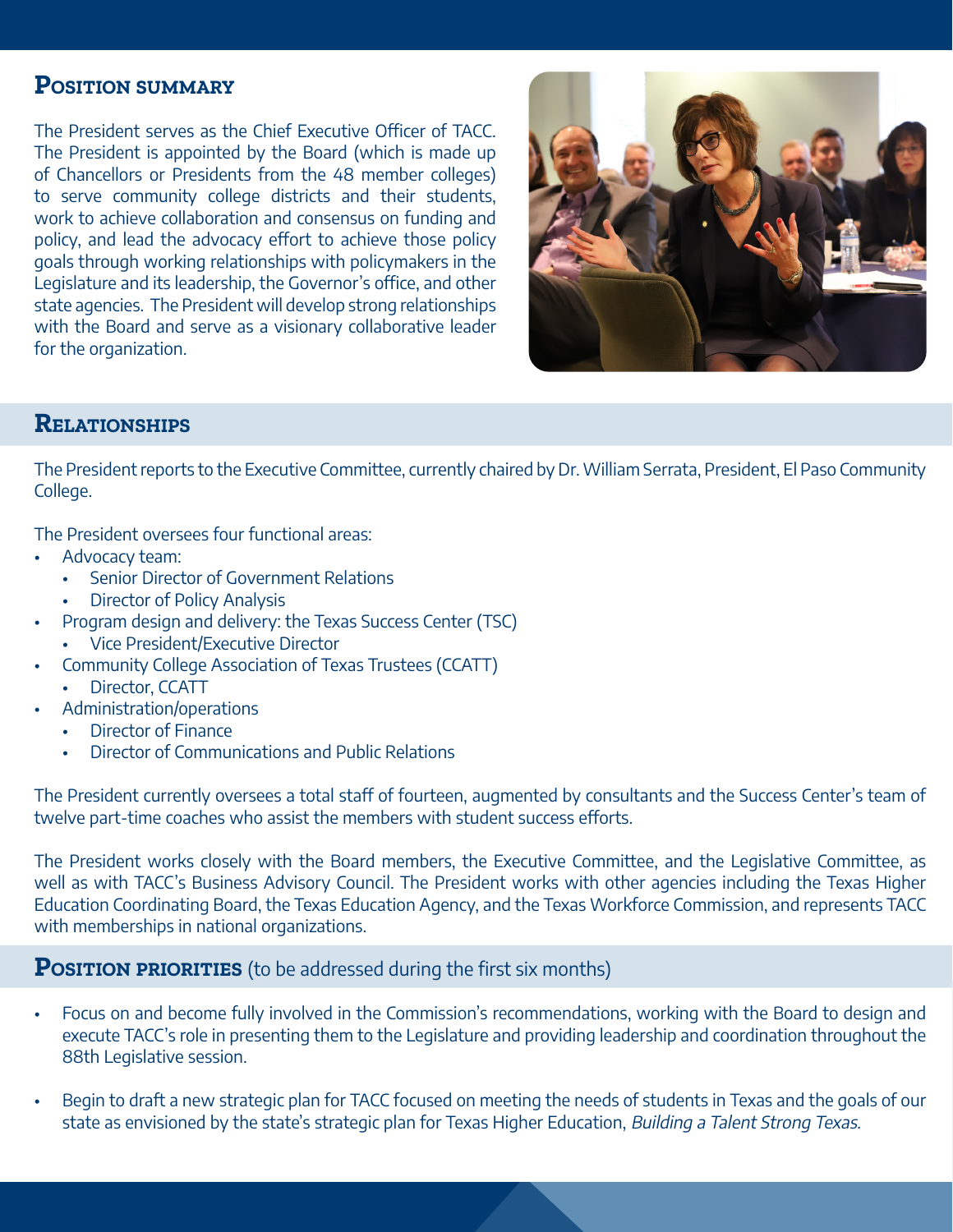#### **Primary responsibilities**

- Serve as the chief executive of the association, overseeing its staff, managing its resources, and engaging its members to accomplish the mission and vision of the organization.
- Provide all necessary support to the members in representing the association's positions and working toward its goals; engage them as effective advocates for Texas community colleges and assist them in working with the legislators from their own districts.
- Partner with policymakers and other agencies to work toward the best possible results for community colleges and TACC members.
- Work closely with the members to serve their interests, listening to and learning their issues and concerns, and craft consensus proposals for the Board's consideration and approval.
- Oversee the continued growth of the Texas Success Center and its work to strengthen community colleges and student success efforts.
- Build on the strong and collaborative relationship with the community college trustees involved with CCATT and coordinate their partnership with TACC.
- Serve as the chief spokesperson for TACC, enlisting the participation of the members whenever possible, articulating its strength to others, and building its standing with the Legislature, other state leaders, state agencies, current and potential funders, other organizations, and the public.
- Build and maintain strong working relationships with the Legislature and with the offices of the Governor, the Lieutenant Governor, and the Speaker of the House to create effective avenue or working on community college issues.
- Develop and maintain partner relationships with the Texas Higher Education Coordinating Board (THECB), Texas Education Agency (TEA), Texas Workforce Commission (TWC), and other organizations.
- Stay abreast of national and state developments to anticipate opportunities and challenges for Texas community colleges, including community college strategies in other states. Advise the members on significant issues and make appropriate recommendations to the Board.
- Work effectively with TACC's Business Advisory Council.
- Maintain visibility for the state's community colleges through participation in national organizations.
- Develop and strengthen philanthropic support for the association's programs and priorities for TACC, TSC, and CCATT.
- Oversee and optimize utilization of the TACC Building in downtown Austin.
- Recruit, train, motivate, and retain staff of the highest caliber and ensure their commitment to TACC's mission; provide supervision conducive to a culture of high performance, quality work product, and good morale.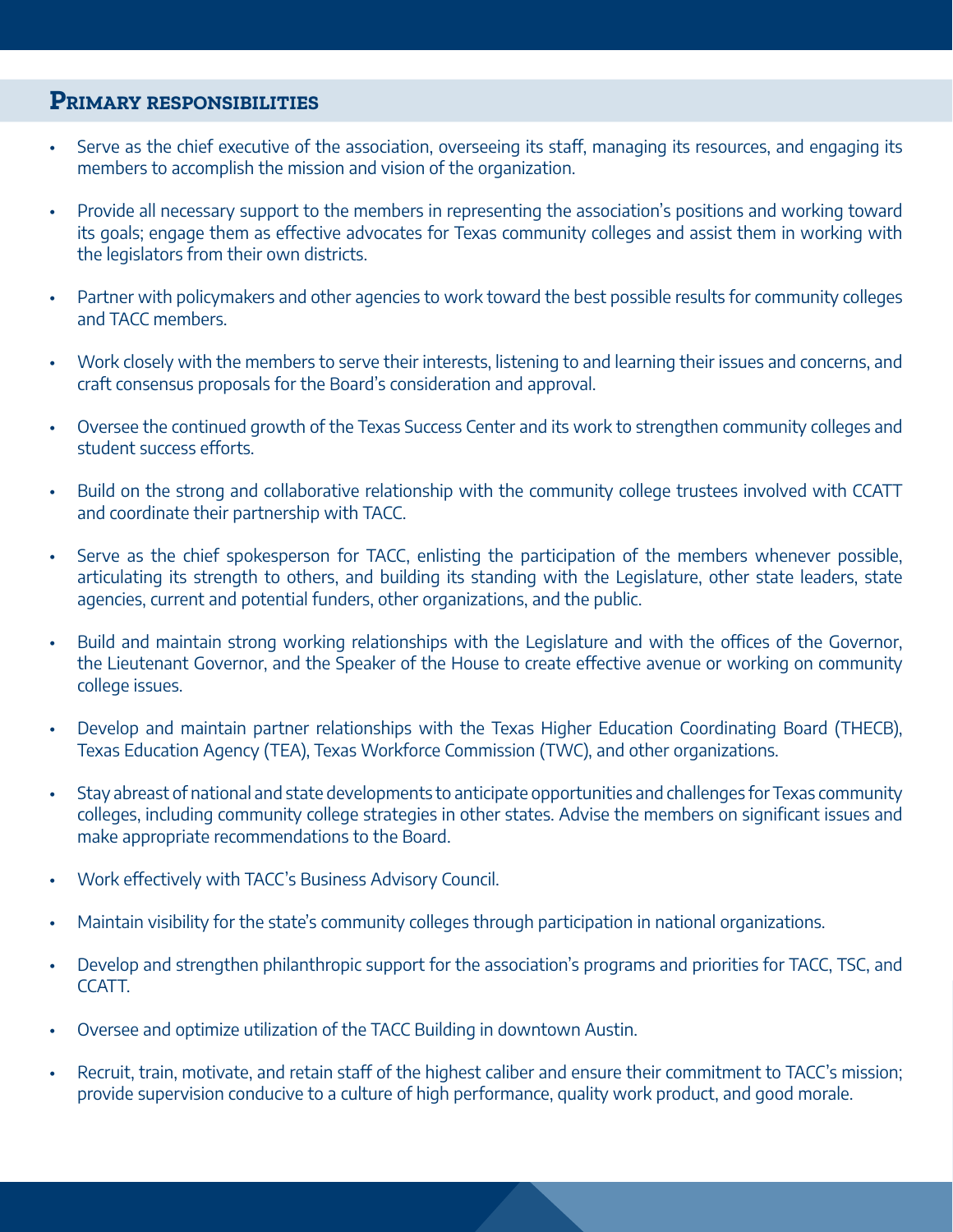## **Ideal experience**

- Education: a bachelor's degree is required, and a graduate degree is preferred.
- Work experience: at least eight years working at a senior level with policymakers, particularly legislators, is essential; experience with postsecondary education, particularly community colleges, is desirable. Management experience with similar staff and budget levels is important.



- Experience with the dynamics of a membership association, and a successful track record in building collaboration and consensus among the members, would be a strong plus.
- Knowledge of and experience with education would be a plus; knowledge of Texas, its state government, and its education structure (including community colleges and their funding and governance) is highly desirable but is not mandatory.
- Political sensitivity, including the ability to understand, communicate, and steer important policy initiatives, is essential.
- Excellent communications skills oral, written, and presentation are required. The ideal candidate will communicate and listen well, with the ability to engage effectively with a wide range of constituencies.
- The ideal candidate will also have some combination of the following:
	- A proven commitment to the importance of post-secondary education, the state's commitment to extending its reach to all Texans, and the significant role that community colleges play in reaching that goal.
	- An understanding of data and its essential linkage with policy formation, and the ability to work with experts in data analysis and presentation.
	- Knowledge of the challenges of K-12 and the transition to post-secondary education and preparing for student success
	- Knowledge of the challenges of transfer in a dynamic higher education ecosystem.
	- An understanding of current and future workforce needs, and a track record of working effectively with the business community.
	- Experience in working with funders, particularly those strong in the education field.
	- An understanding of the conditions necessary for equitable student success, and how community colleges can maximize outcomes.